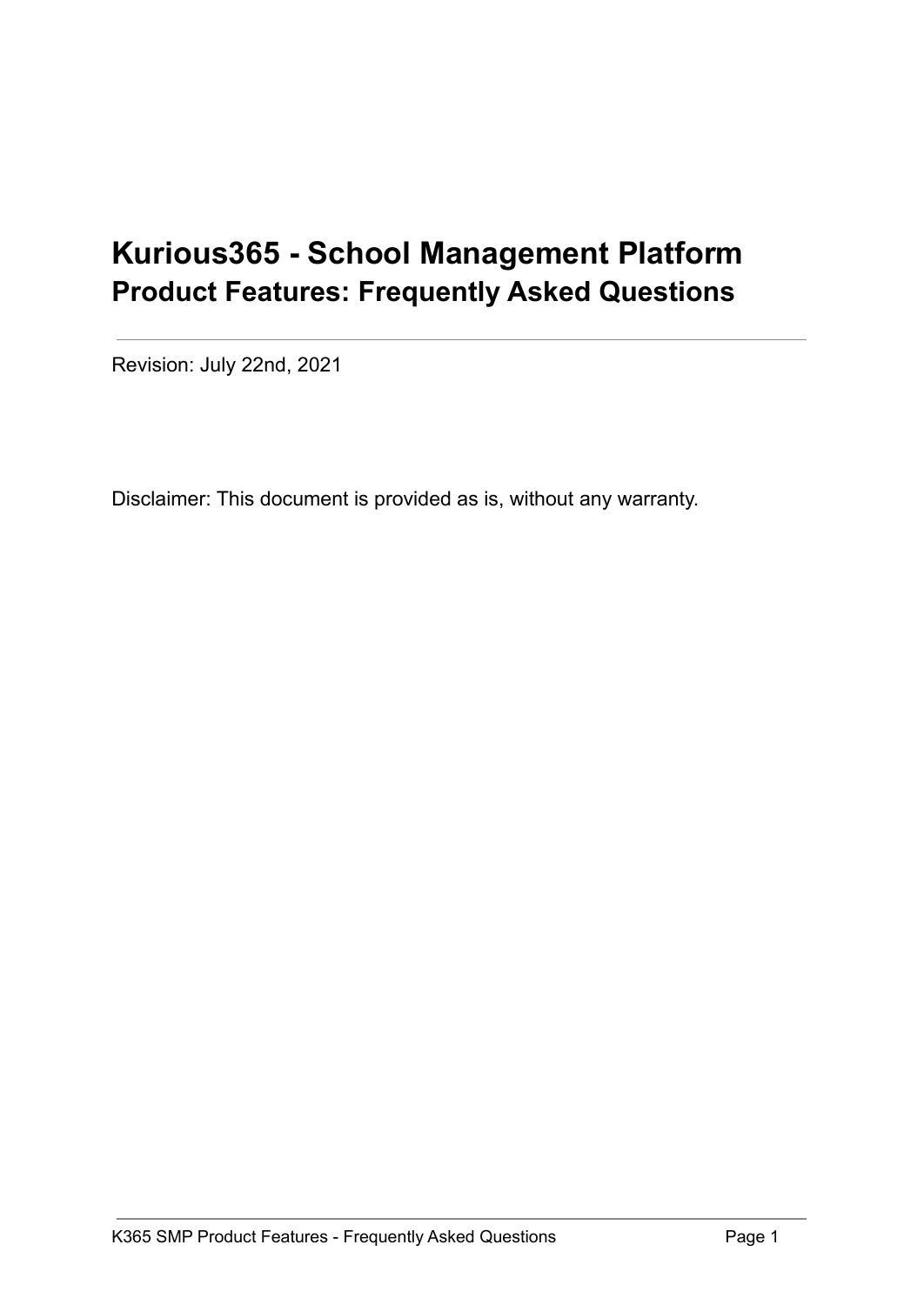# **1. How to change my login Password?**

**Admin, Staff or Parent can** Click on Profile Icon->Click on profile->click on security to change their login password.

Admin can change the login password for staff, parent and student users from their respective Profile page (under Profile menu).

Admin can also send reset password link via email to staff and parent

# **2. How to reset my Password if I forgot?**

Visit the school website, click on "Sign In" menu, Click on "Forgot Password?" and follow the instructions.

# **3. How do I update my Mobile number?**

Click on Profile Icon->Click on profile->edit phone number

## **4. How do I update my Email Id?**

Email id update for other user types (School Super Admin, Admin, Staff and Primary Parent) is not permitted currently.

Note: The organization email id (in Studio -> Organization) and Student's email ids can be updated.

# **5. How to disable a feature in Kuriours365 (for example, Classroom) if my School does not need that feature now?**

Visit Studio, Click on "Access Control" and de-select the feature.

By default, all features are enabled and available to all user types. When a feature is disabled, none of the users will be able to access that feature in Portal. You can re-enable a feature at any time.

## **6. How to add a Primary Parent?**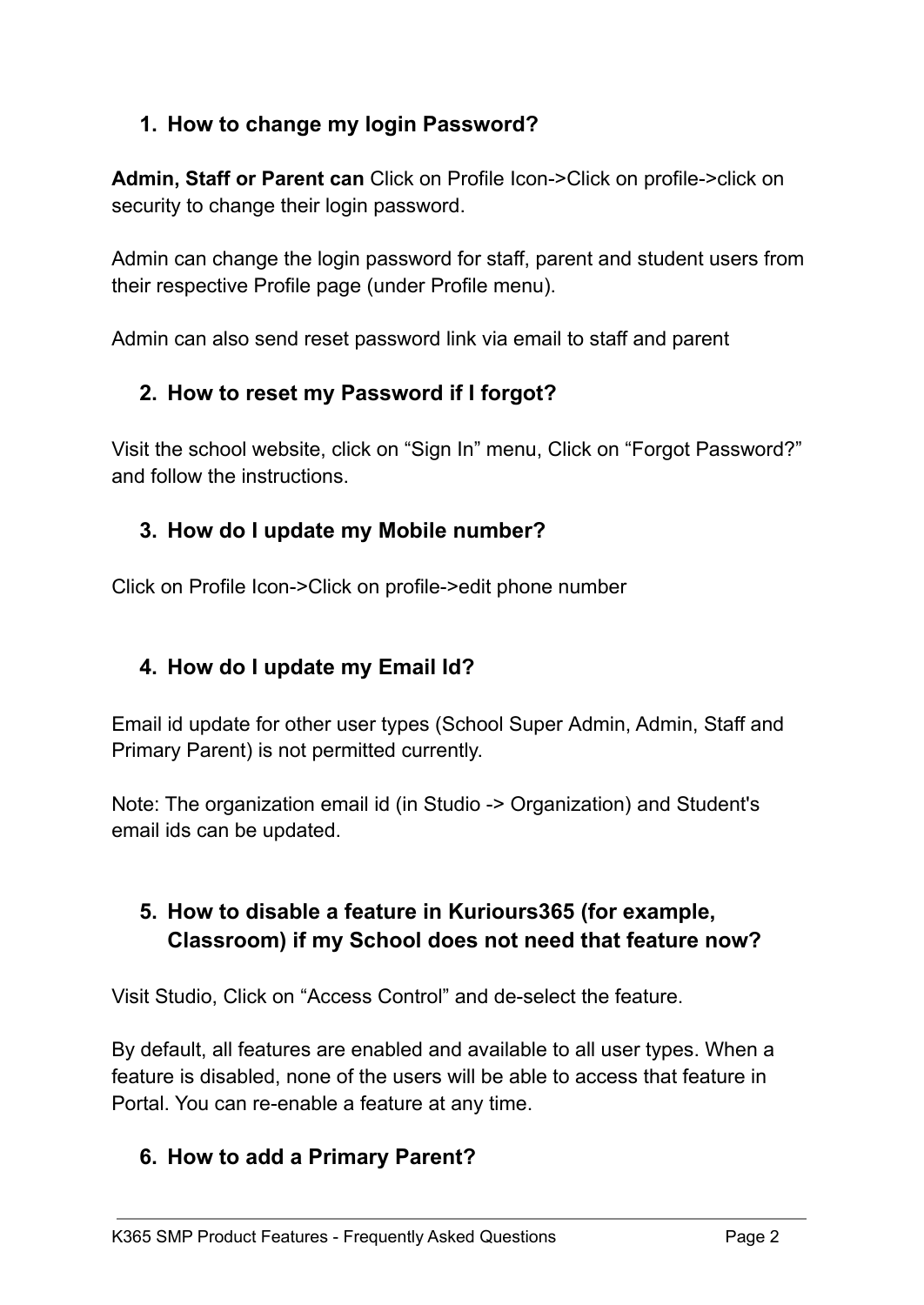For Admin to add a parent, there are 2 ways:

1. To add one Parent user at a time: Visit Profile -> Primary Parents page. Click "Add"

2. To add a set of Parents users, please use the Bulk import feature: Visit Profile -> Primary Parents page. Click "Bulk import" (click on the cloud icon for bulk import)

A welcome email will be sent to all the newly added Parents.

Parents can also sign-up for an account if it is enabled in the Access control (in Studio).

# **7. How to update Primary Parent personal details?**

There are 2 ways to update the Primary parent personal details

**●** By Admin user

Profile->Primary Parents->Click on the parent card which needs to be updated->Click on edit and update the personal details

**●** By Parent user

Click on profile icon->Profile->Update the personal details

## **8. How many Students can be added, is there any restriction on the count?**

Free subscription allows a maximum of 15 Students in the system. Archived student records are not counted towards this list.

# **9. Can I remove a Parent, Student or Staff account and How ?**

User accounts cannot be removed, but they can be deactivated by archiving the accounts. An archived account can be unarchived in future to re-activate.

When a Parent account is archived, all the Student accounts in that Parent's account are also auto archived. The archived parent account can be re-activated later if needed and in that case, the Students accounts in that Parent account to be unarchived separately (i.e. unarchive is not automatic here).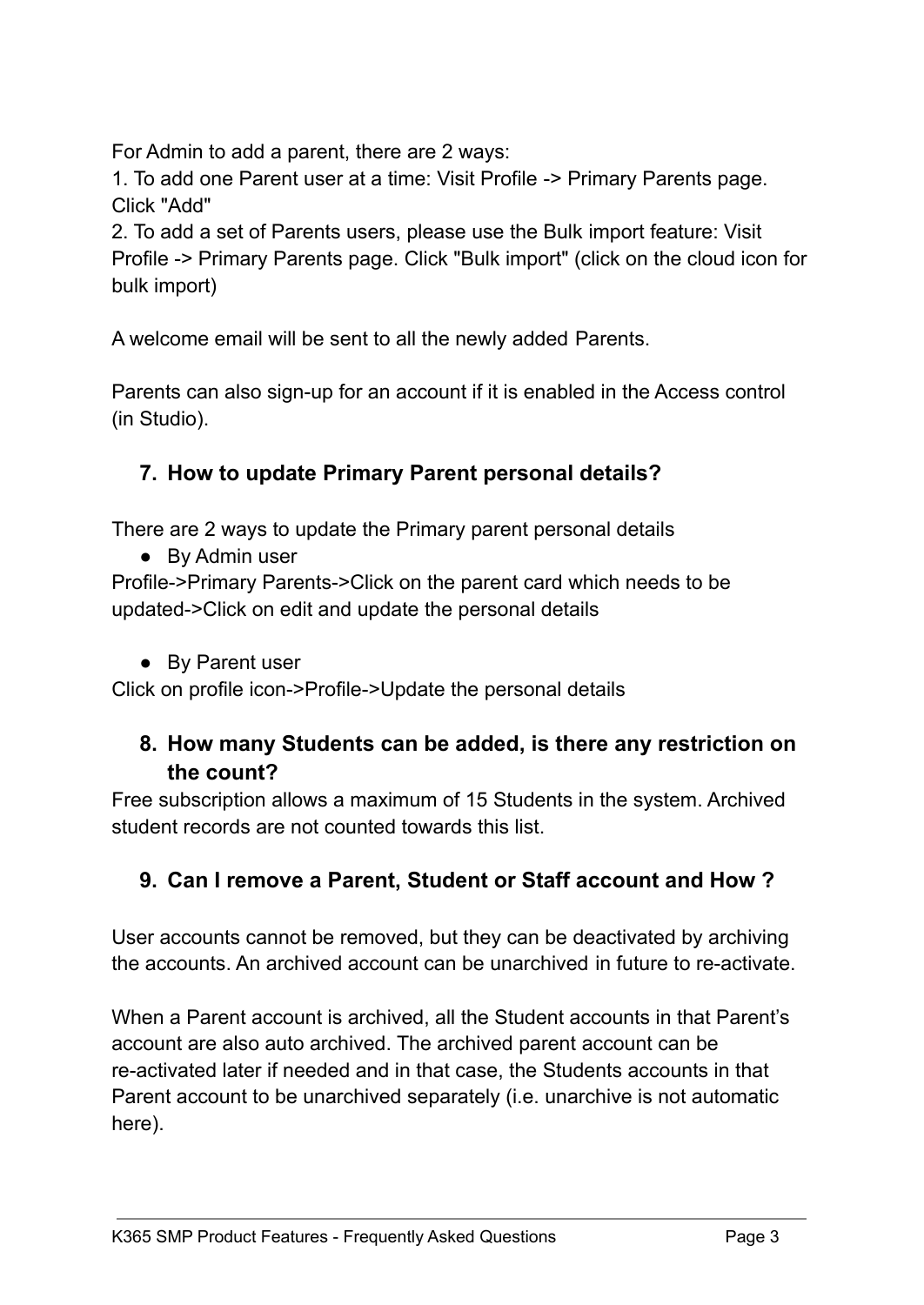# **10. How do I add a Student?**

Student can be added in 2 ways

**By Admin user:** Profile->Students->Click on Add button (or use Bulk import to add many students at once)

**By Parent user:** Profile->Students->Click on Add Button

#### **11. How do I update Student Details?**

Student Details can be updated in 2 ways

#### **Admin user:**

Profile->Students->click on student card which needs to be updated->click on edit.

#### **Parent user:**

Profile->Students->click on student card which needs to be updated->click on edit.

# **12. Can I export the list of Parents, Students, Staff, Invoice list or Work Hours log to a spreadsheet and How?**

Yes, Admin can download these data from respective pages (in Table view).

## **13. Can I print or export the Dashboard page to a file and How?**

You can use the Print option from the browser menu option (to print or save as PDF).

#### **14. How to add a Staff?**

Staff can be added the school admin: Click on 'Profile' drop down button->Click on Staff->Click on 'Add' button

Or multiple staff accounts can be added through Bulk import feature.

#### **15. How to update Staff details?**

Staff details can be updated in 2 ways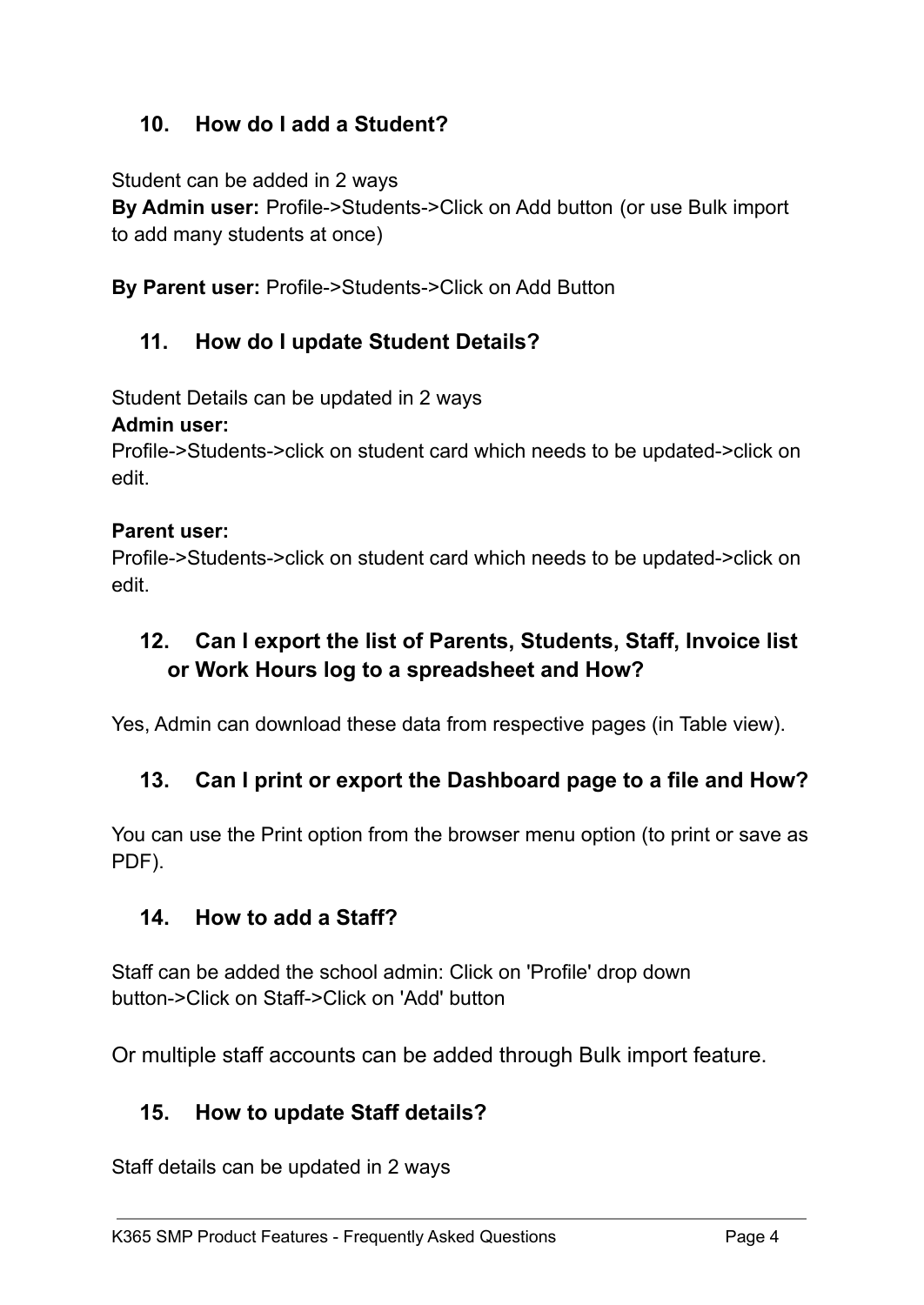By Staff User

Click on the profile icon->Click on profile->Edit required field and click on save

By Admin User

Click on 'Profile' drop down button->Click on Staff->Click on staff card which needs to be edited->Click on edit to make the changes

## **16. What are the access levels for a Staff?**

Staff can access the following features (if the feature is enabled in Access control):

- 1.Classroom feature
	- a. Add Course material
	- b. Add assignments
	- c. Review & Grade assignments
	- d. View list of Students and Staff assigned to the same class
- 2.Communications
	- a. E-Mail feature
	- b. Text feature
- 3.Work Log
	- a. Check-in and Check-out feature
	- b. Work Log report (to see their entries only)

#### **17. What are the access levels for a Student?**

Students can access:

- 1. Classroom feature
- 2. Communications (view only)
	- a. Email
	- b. Text messages

#### **18. What are the access levels for a Parent?**

Parents can access:

- 1. Forms
- 2. My Submissions to see previously submitted forms
- 3. Invoice List( only downloading invoice and receipts)
- 4. Profile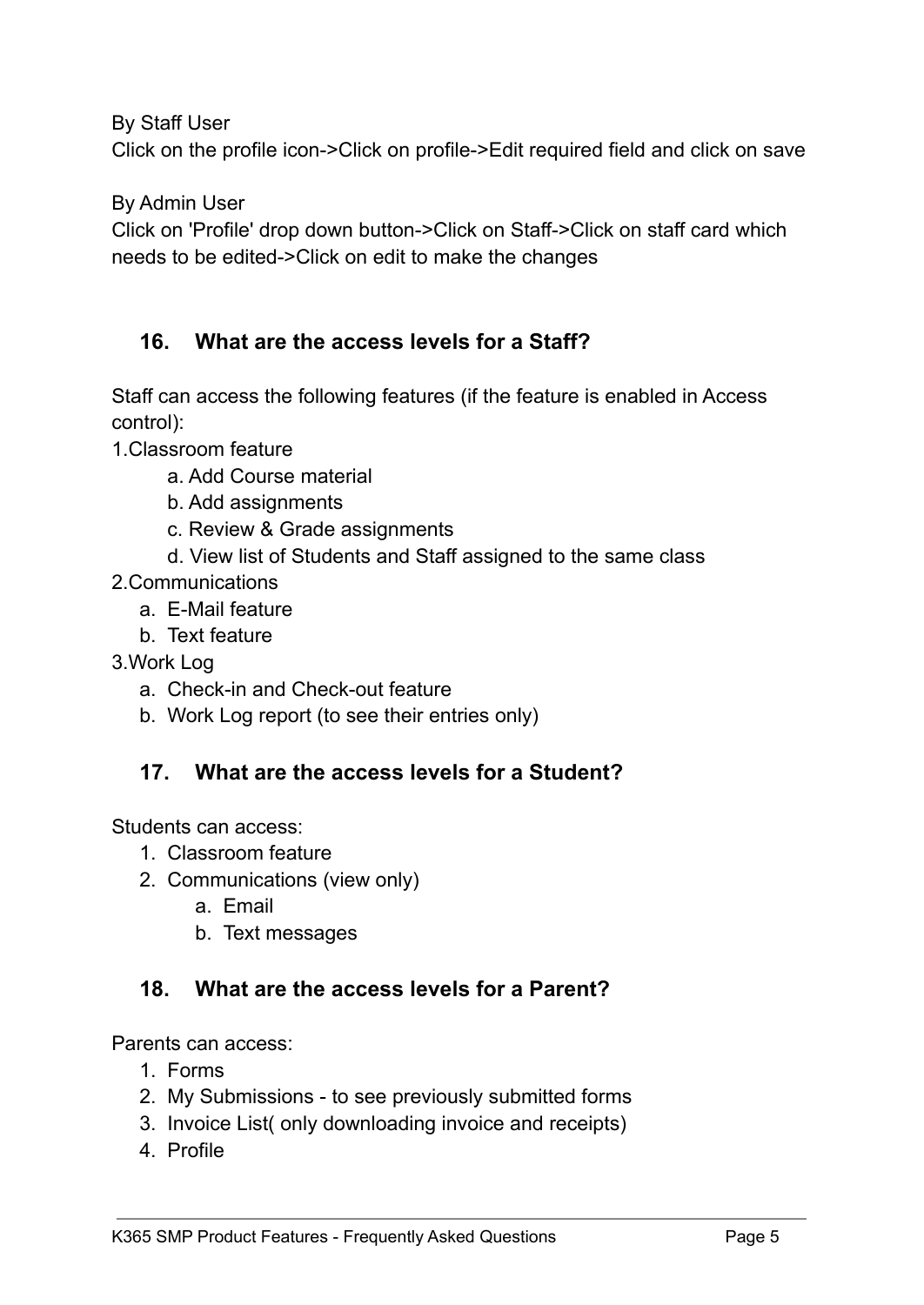- a. Student profile add/manage
- b. Emergency contacts add/manage
- 5. Classroom
	- a. View classroom details of their Students, view course materials, assignment and their Students' submissions
- 6. Communication feature:
	- a. Mail (receive mail)
	- b. Chat (send or receive)
	- c. Text Message (receive only)

#### **19. How to remove a course material that is wrongly uploaded?**

Course materials can be '**uploaded or deleted'** by Admin and Staff Steps:

- 1. Login to Portal
- 2. Click on Classroom
- 3. Click on the created Classroom
- 4. Scroll down and go to Course material
- 5. In course material under action click on the 3 dots and select delete

#### **20. What is the allowable size of course material?**

Maximum of 10 MB files is supported now.

## **21. Can Staff directly communicate with Parents and How?**

Yes, Staff can communicate directly with the parents in their assigned classrooms with the communications feature (Mail and Text messages).

Admin can see all the communications initiated by a Staff.

## **22. Can Students directly communicate with School Admin or Staff?**

No, Students can only receive the mail or Text messages from the Admin or Staff. Students cannot initiate a discussion with Admin or Staff in 1-to-1 through the Kurious365 platform at this time.